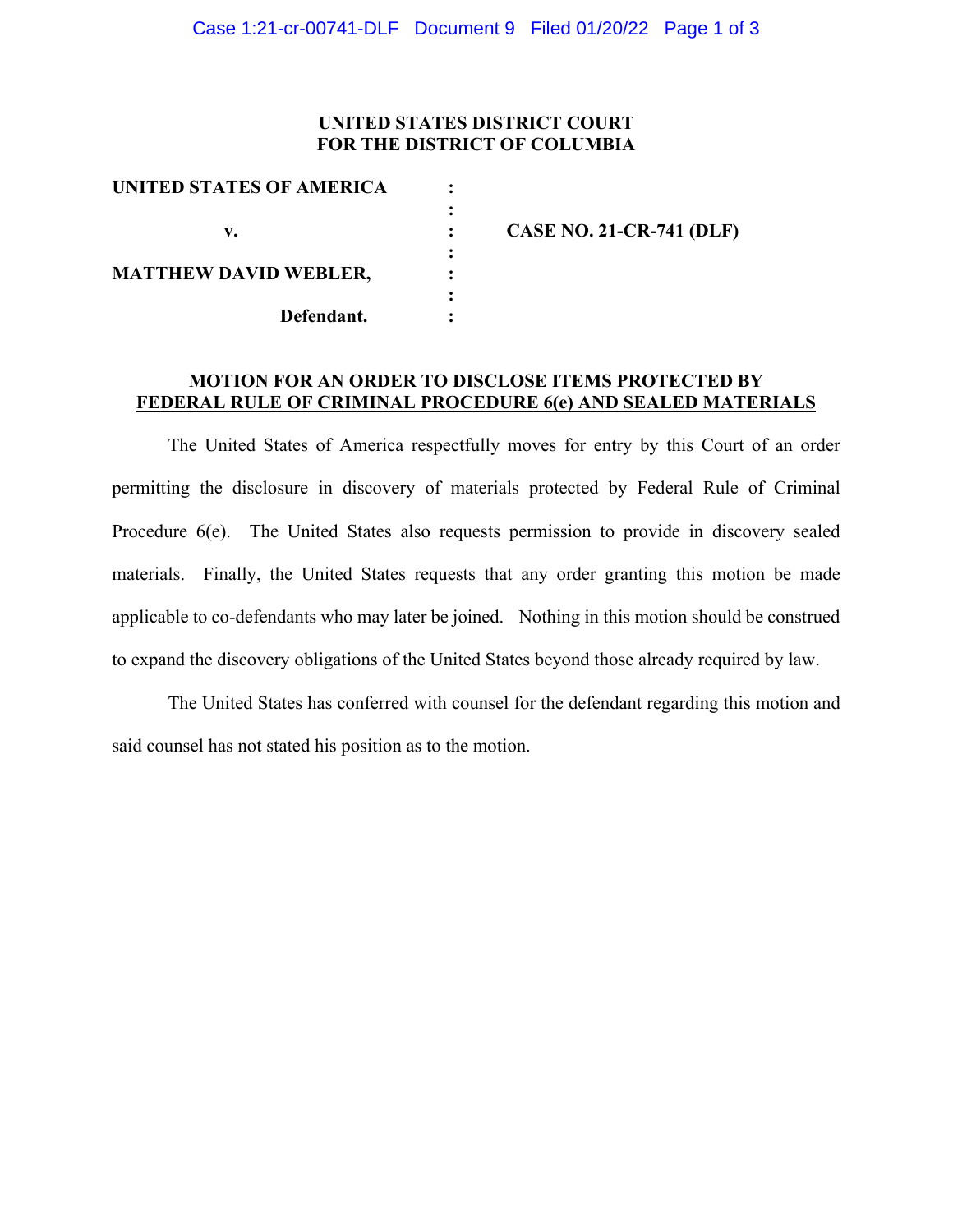WHEREFORE, the United States respectfully requests an order authorizing the disclosure

in discovery of the materials described above.

Respectfully submitted,

MATTHEW M. GRAVES United States Attorney D.C. Bar No. 481052

By: */s/ Alison B. Prout* Alison B. Prout Assistant United States Attorney Georgia Bar No. 141666 75 Ted Turner Drive, SW Atlanta, Georgia 30303 (404) 581-6000 alison.prout@usdoj.gov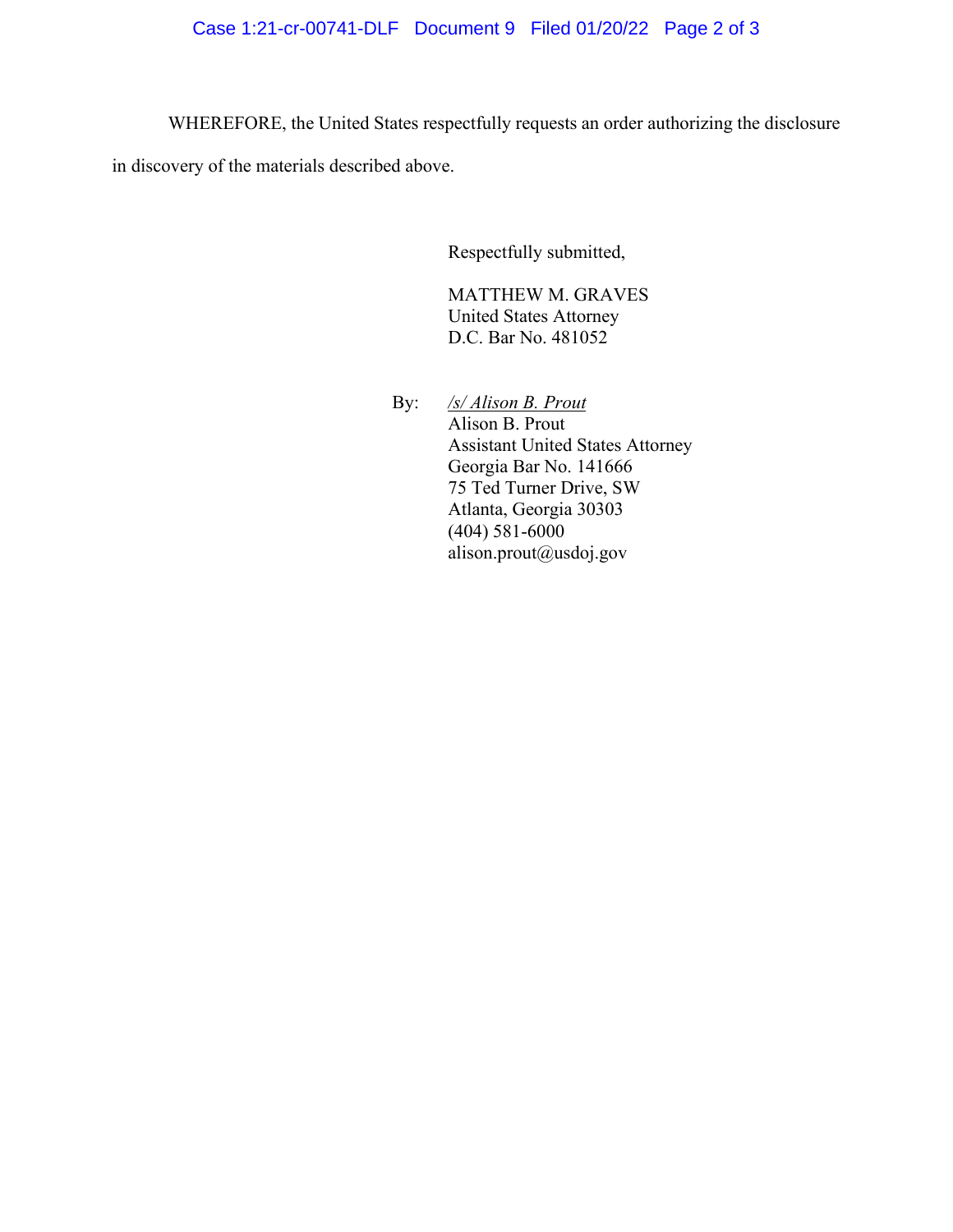# **Certificate of Service**

The United States Attorney's Office served this document today by filing it using the

Court's CM/ECF system, which automatically notifies the parties and counsel of record.

January 20, 2022

/s/ ALISON B. PROUT

ALISON B. PROUT *Assistant United States Attorney*